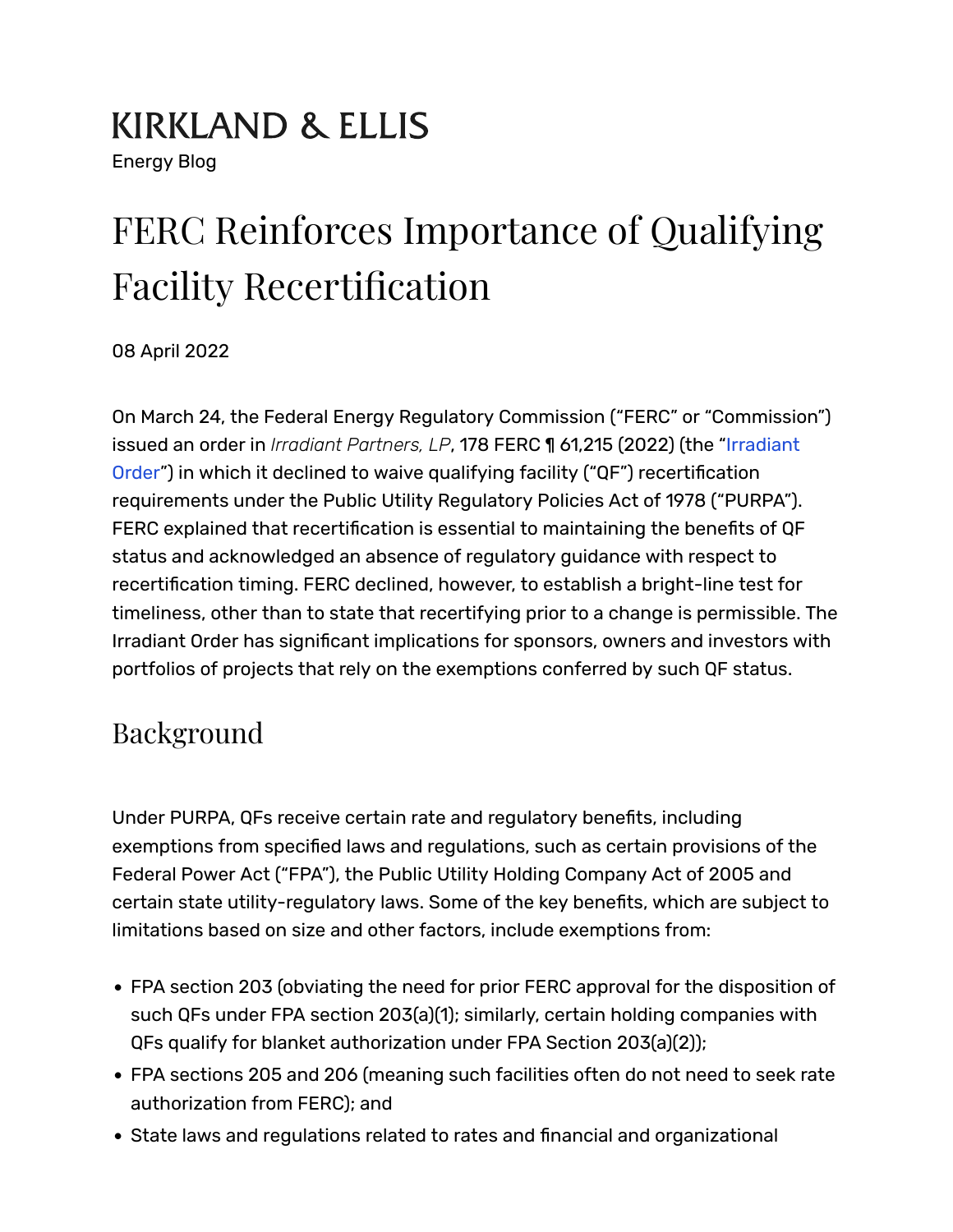regulation of electric utilities.

In light of these and other benefits, QF status has lately been subject to increased scrutiny by FERC.<sup>[1](https://www.kirkland.com/publications/blog-post/2022/04/ferc-qualifying-facility-recertification#fn1)</sup>

A threshold requirement for QF status is that an owner or operator of the facility must �le a notice of self-certi�cation (a FERC Form No. 556) or receive an order from FERC certifying QF status. As affirmed in the Irradiant Order, the Commission views this filing requirement, which applies to initial QF status, as well as in response to a change in any material facts or representations, to be "a substantive and important criterion."

In the application that prompted the recent order, Irradiant asked the Commission to waive the recertification requirement for 185 not-yet-operational QFs in the context of a transaction in which Irradiant had acquired upstream ownership interests in excess of the 10% threshold for reporting on Form No. 556. Irradiant argued that FERC should waive the recerti�cation requirement because: (1) the QFs were not yet operational, so recertifying would be unduly burdensome; (2) requiring a burdensome recertification process for QFs that will be exempt from most FERC regulation once they are operational is a perverse result; and (3) FERC regulations do not provide a deadline by which recerti�cations should be �led (although Commission staff had informally advised Irradiant that a filing more than 30 days after a material change would be considered late).

### Waiver Denied

The Commission denied Irradiant's requested waiver, reiterating that recertification is necessary whenever a QF fails to conform to material facts and representations previously made to FERC. The Commission expressed particular concern with respect to ownership information, which, the Commission noted, "assists the Commission in monitoring potential discrimination in the provision of service and in reviewing the extent to which QFs should continue to be exempt from various provisions of the FPA and state laws." Irradiant Order at P 10. According to the Commission, "[i]f as in this case, there is a material change in facility ownership, an updated Form No. 556 needs to be �led *for a facility to continue to be a QF*." [2](https://www.kirkland.com/publications/blog-post/2022/04/ferc-qualifying-facility-recertification#fn2)

The Commission also rejected the notion that new Form No. 556 filings would be unduly burdensome in light of the resulting bene�ts, even for Irradiant's 185 not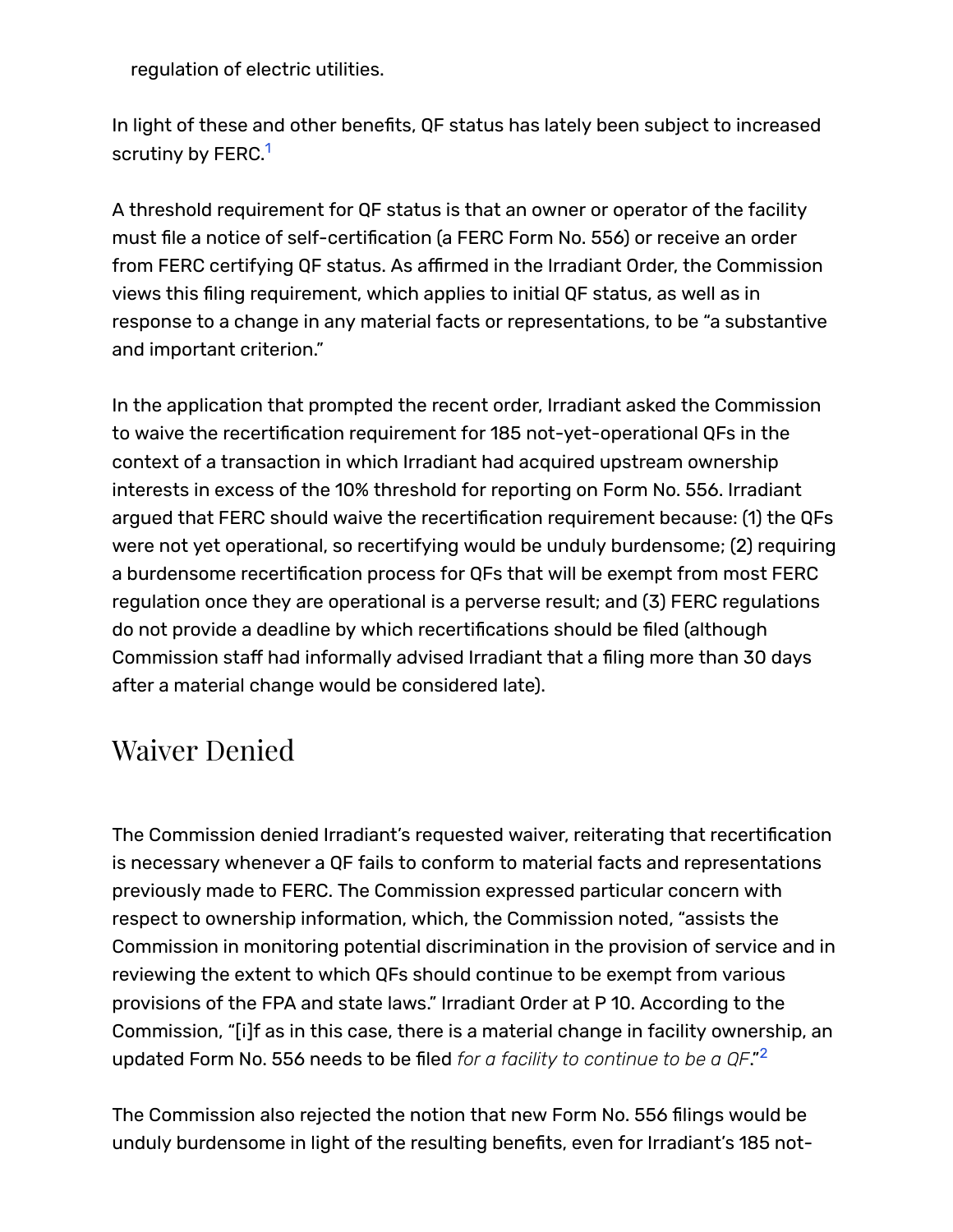yet-operational QFs, and, in particular, found that exemption from selected sections of the FPA rests on validly holding QF status in the first place, which requires recertification when there is a material change. The Commission agreed with Irradiant that the regulations do not provide a deadline by which a QF must file recertification but declined to provide a specific deadline for recertification, stating only that ["](https://www.kirkland.com/publications/blog-post/2022/04/ferc-qualifying-facility-recertification#fn3)recertification is required when the material change is made." $^{\rm 3}$  The Commission further offered that QFs are free to prepare and submit recertifications in advance of a material change. However, the Commission clarified that it will "not require such filings prior to the date of the material change." $^4$  $^4$ 

#### Recertify Early, Recertify Often

The Irradiant Order is likely to prompt QF owners and operators to recertify in advance of, or promptly after, any material change, including changes in upstream ownership, despite the absence of speci�c timing guidelines. Moreover, the order highlights the importance of recertification in retaining the benefits of QF status, including valuable exemptions from provisions of the FPA, like Section 203 (pertaining to transaction authorizations) and Sections 205 and 206 (pertaining to electric rates), as well as other regulatory laws.

The effects of this decision are likely to include a heightened focus on existing selfcertifications by transaction counterparties and may cause existing and prospective QF owners and investors to take a closer look at the currency and completeness of such filings for their facilities. It is too early to tell, however, whether the Irradiant Order presages an increase in FERC enforcement actions in response to untimely or missed recertifications, and the order, moreover, may yet be challenged on rehearing.

1. *See*, e.g., *Qualifying Facility Rates and Requirements, Implementation Issues Under the Public Utility Regulatory Policies Act of 1978*, Order No. 872, 172 FERC ¶ 61,041 (2020); *addressing arguments raised on rehearing and* clarifying in part, Order No. 872-A, 172 FERC 1 61,158 (2020); ["FERC PURPA Reform E](https://www.kirkland.com/publications/kirkland-alert/2019/09/ferc-launches-purpa-reform-effort)ffort Proposes Modified [Opportunities for Renewable Electric Generation,](https://www.kirkland.com/publications/kirkland-alert/2019/09/ferc-launches-purpa-reform-effort)" and ["FERC's](https://www.kirkland.com/publications/blog-post/2021/03/ferc-broadview-reversal) *[Broadview](https://www.kirkland.com/publications/blog-post/2021/03/ferc-broadview-reversal)* [Reversal Restores and Expands](https://www.kirkland.com/publications/blog-post/2021/03/ferc-broadview-reversal) [Opportunities for Qualifying Facilities under PURPA.](https://www.kirkland.com/publications/blog-post/2021/03/ferc-broadview-reversal)"<

2. *Id.* at P 16.[↩](https://www.kirkland.com/publications/blog-post/2022/04/ferc-qualifying-facility-recertification#ref2)

3. *Id.* at P 17.[↩](https://www.kirkland.com/publications/blog-post/2022/04/ferc-qualifying-facility-recertification#ref3)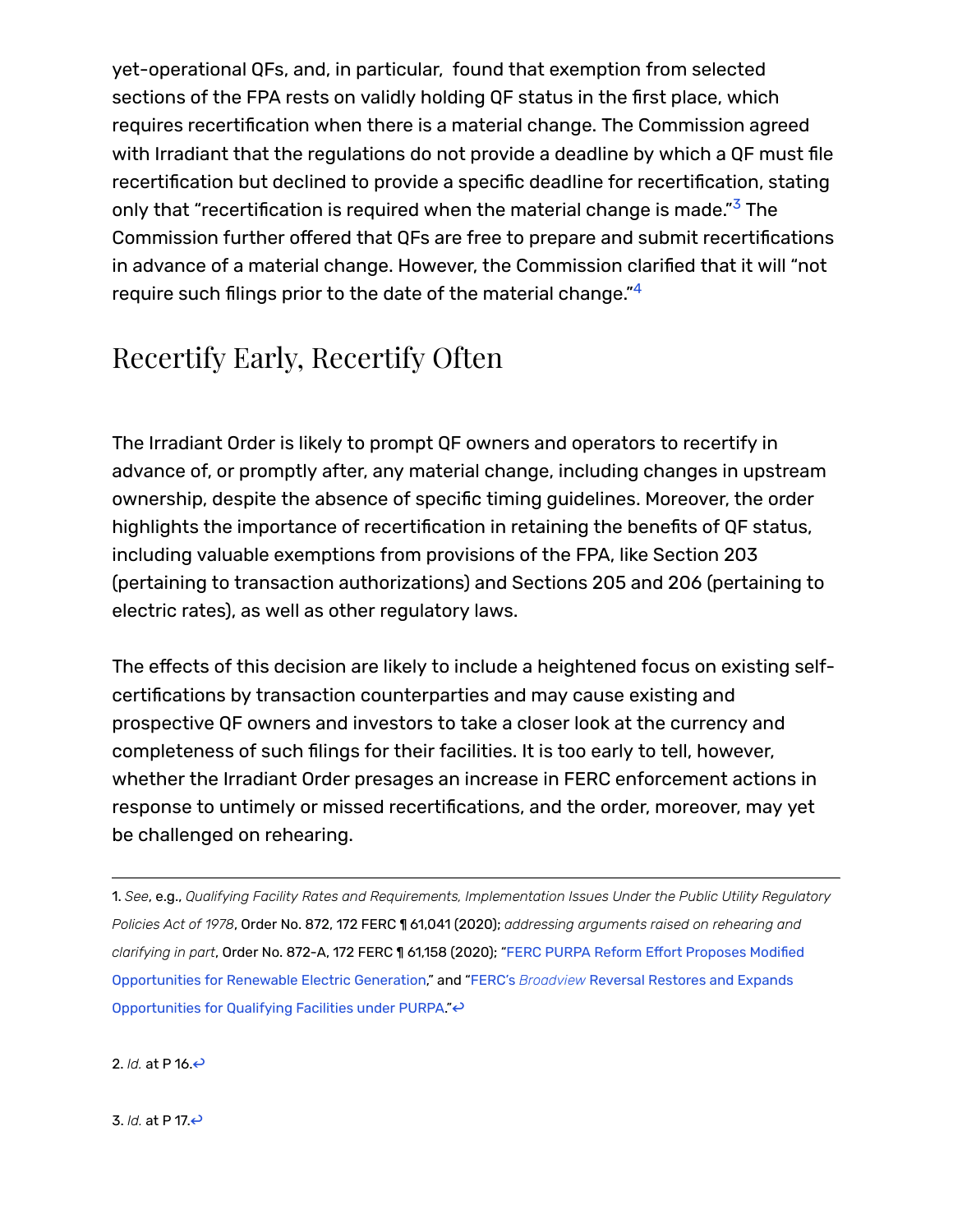- Read [all insights](https://www.kirkland.com/content/energy-and-infrastructure-blog) from the Energy & Infrastructure Blog.
- Read more [Energy Regulatory](https://www.kirkland.com/insights/energy-regulatory) insights.
- [Subscribe](mailto:alanna.byrne@kirkland.com?subject=Subscribe to Kirkland Energy Blog) to receive future updates.

#### Authors

[Brooksany Barrowes](https://www.kirkland.com/lawyers/b/barrowes-brooksany)

Partner / [Washington, D.C.](https://www.kirkland.com/offices/washington-dc)

[Robert S. Fleishman](https://www.kirkland.com/lawyers/f/fleishman-robert-s)

Partner / [Washington, D.C.](https://www.kirkland.com/offices/washington-dc)

[Duncan F. Grimm](https://www.kirkland.com/lawyers/g/grimm-duncan)

Associate / [Boston](https://www.kirkland.com/offices/boston)

[Marcia Hook](https://www.kirkland.com/lawyers/h/hook-marcia)

Partner / [Washington, D.C.](https://www.kirkland.com/offices/washington-dc)

[Andrew L. Stuyvenberg](https://www.kirkland.com/lawyers/s/stuyvenberg-andrew-l)

Partner / [Washington, D.C.](https://www.kirkland.com/offices/washington-dc)

#### Related Services

#### **Practices**

- [Energy & Infrastructure](https://www.kirkland.com/services/practices/transactional/energy-and-infrastructure)
- [Energy Regulatory](https://www.kirkland.com/services/practices/transactional/energy-regulatory)
- [Transactional](https://www.kirkland.com/services/practices/transactional)